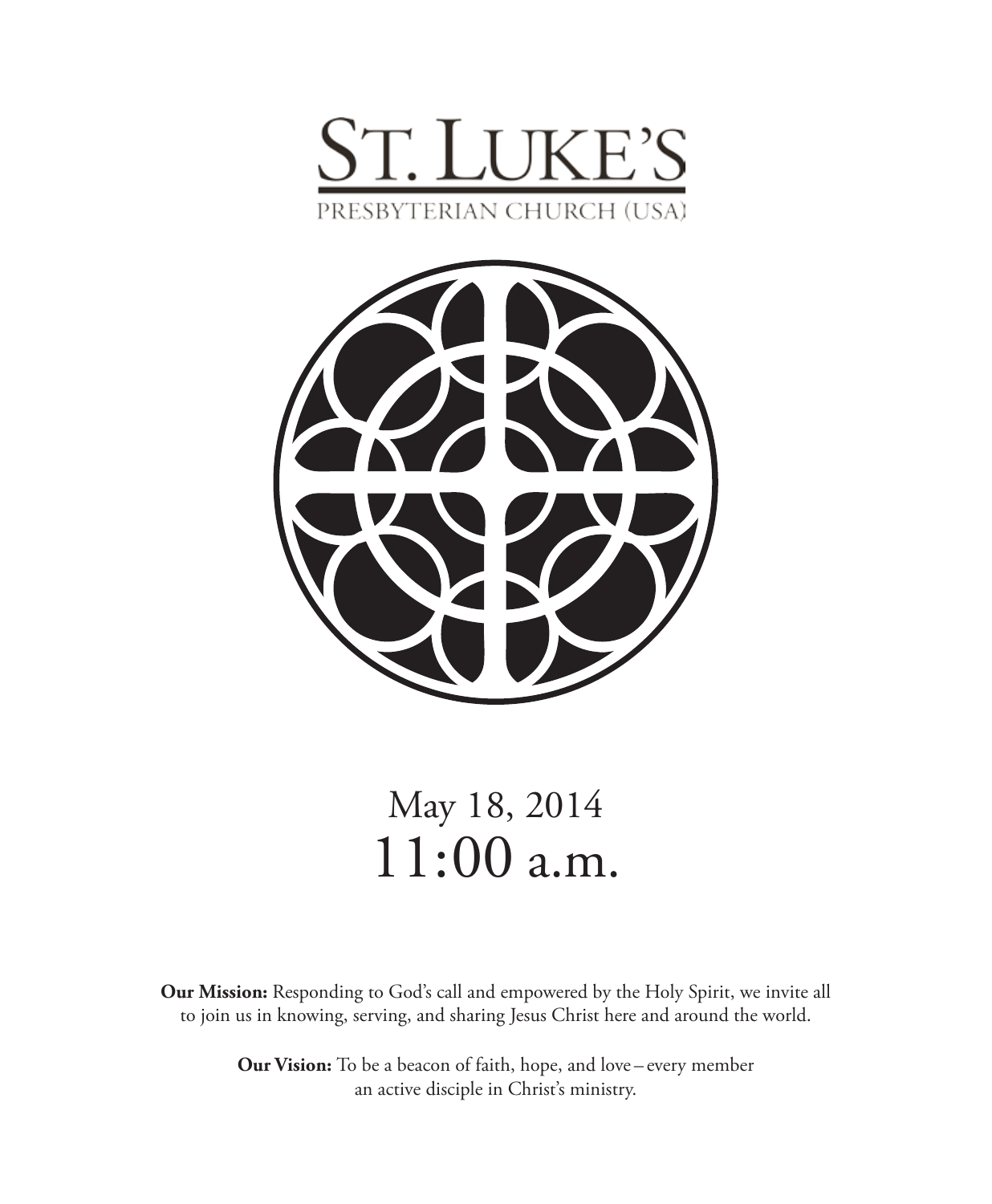

St. LUKE'S PRESBYTERIAN CHURCH (USA) 1978 Mt. Vernon Road Dunwoody, Georgia 30338-4617 770-393-1424 www.slpres.org

8:30 a.m. Chapel Communion Service 9:30 a.m. Sunday School 11:00 a.m. Sanctuary Worship Service *Nursery provided for all services and Sunday School*

> **OFFICE HOURS:** Mon. - Fri., 8:30 a.m. - 4:30 p.m.

Dr. Jason Whitener, Pastor Rev. Shannon Dill, Associate Pastor Rev. Phil Brown, Associate Pastor Dr. E. Moss Robertson, Pastor Emeritus



**That All May Worship:** St. Luke's strives to be a welcoming church for all. Assistive hearing devices, large print hymnals, large print bulletins and pew cushions are available. Please contact an usher for further assistance.

**Parents:** During the worship service, if necessary, the parlor is a comfortable place to be with your child and still see the service. Children's Worship Notebooks and activity sheets are available for all ages on the shelves in the Narthex (Sanctuary lobby). An usher can assist you.

For your convenience, there is a **Family Restroom** located in the hallway of the administrative offices, on the first floor, near the main lobby.

May 18, 2014 • 5th Sunday of Easter Liturgical Color: White *White is used on days we celebrate the redemptive work of Jesus Christ, such as Christmas, Easter and Communion Sundays.* 

*Today's flowers are given for the glory of God and in honor of Parker Cutler and all St. Luke's High School graduating Seniors.*

*The flowers in the Narthex are given to the glory of God and in celebration of Bob and Libba Ashworth's 60th wedding anniversary (May 15).*

### SERVING TODAY

| ACOIVE<br>- |
|-------------|
|-------------|

| Ushers  Bob, Daniel, and William Pile; |
|----------------------------------------|
| Laura and J.J. Singley                 |
| Continental Breakfast Meg Wallace      |
|                                        |
|                                        |
|                                        |

### WELCOME, GUESTS!

We are delighted you are worshiping with us! As a guest, you are invited to:

- 1. During the **Celebration of Community**, please print the requested information on the Friendship Pad and pass the Friendship Pad down the pew.
- 2. After the worship service, please join Deacon Jim Giesler, Elder Dave Tharp, and our Pastors in the Narthex (Sanctuary lobby). They will answer questions and provide you with a Guest Packet and a loaf of bread lovingly made by St. Luke's member, Cindy Nunez.
- 3. If you are interested in learning more about St. Luke's or are interested in joining, please contact Jason Whitener: jasonwhitener@slpres.org or 770-393-1424, ext. 223.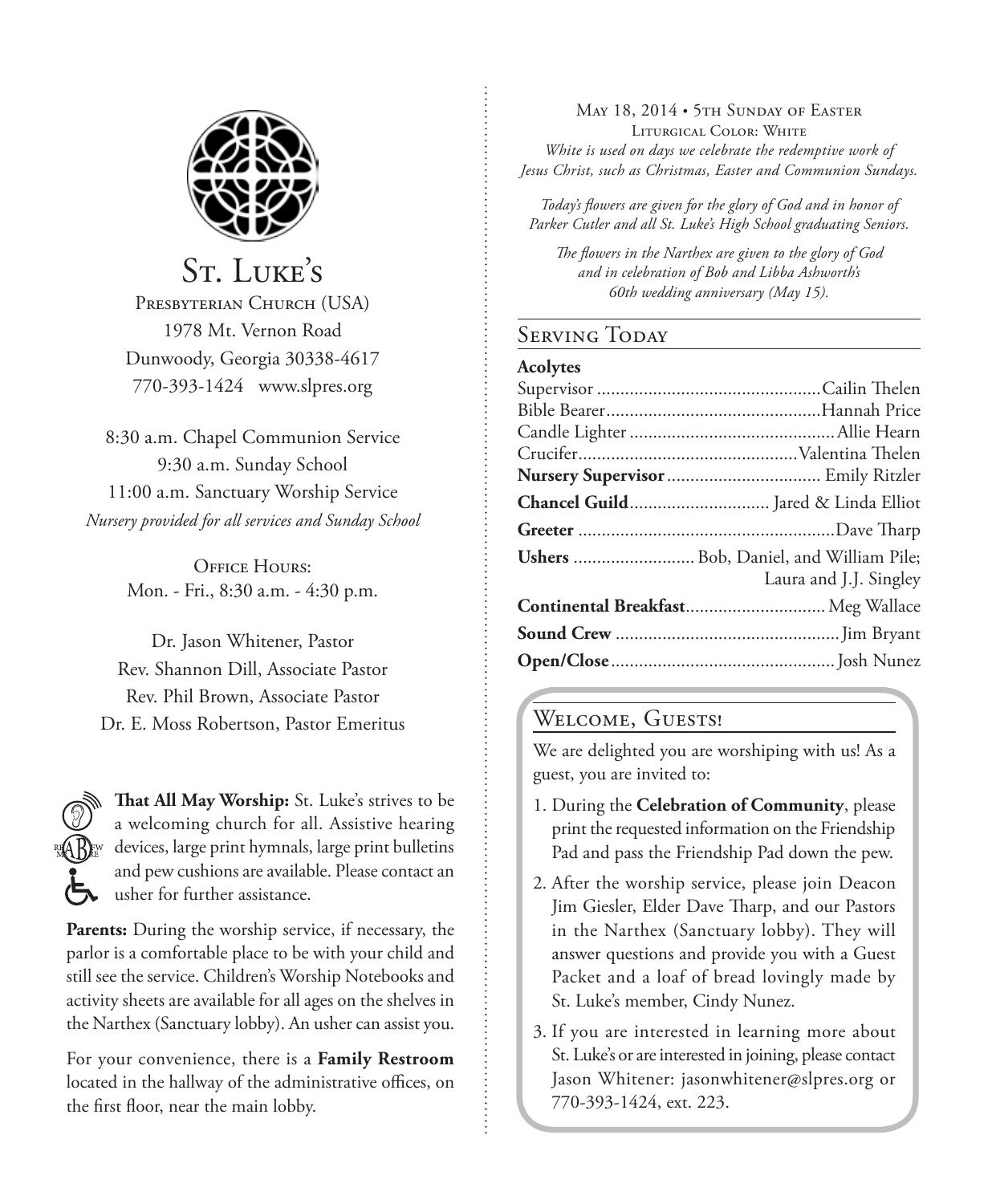### We Assemble in God's Name

### **In Preparation for Worship**

 But you are a chosen race, a royal priesthood, a holy nation, God's own people, in order that you may proclaim the mighty acts of Him who called you out of darkness into His marvelous light. Once you were not a people, but now you are God's people; once you had not received mercy, but now you have received mercy. *1 Peter 2: 9-10*

### **Gathering Prayer of Adoration** Shannon Dill

**Prelude** Scherzo on "Mit Freuden zart" / John Ferguson

Brethren, We Have Met to Worship / HOLY MANNA

### **Call to Worship**

Leader: Jesus said, I go and prepare a place for you, and I will come again.

**People: Jesus said, I am the way, and the truth, and the light.** 

Leader: Jesus said, If you know me, you know God.

**People: Jesus said, Believe in me, and "Follow me."**

**All: Come, let us worship God!**

*(see page 6 of this bulletin for music)* **\* Processional Hymn** 

### **Celebration of Community Celebration of Community Jason Whitener**

Introduction of New Members

### **Invitation to Confession & Call to Prayer**  \*

Leader: The Lord be with you. **People: And also with you.** Leader: Let us pray.

### **Prayer of Confession**  \*

 **Lord of abiding love and infinite patience, be with us this day. We have come from times of stress, difficulties, as well as times of hope and joy. We bring to You our concerns and our fears, and You offer Your healing mercies. We confess that we haven't thought a whole lot about You this week. We have let events and demands crowd You out of our thoughts and our actions; yet when we come to this, Your house, we again seek Your forgiveness for our blindness and apathy. Turn our lives around, Lord. Help us look again at the many ways in which You care for us. Help us be people who will share Your love with others. For we ask these things in Jesus' Name. Amen.**

*\* Please stand*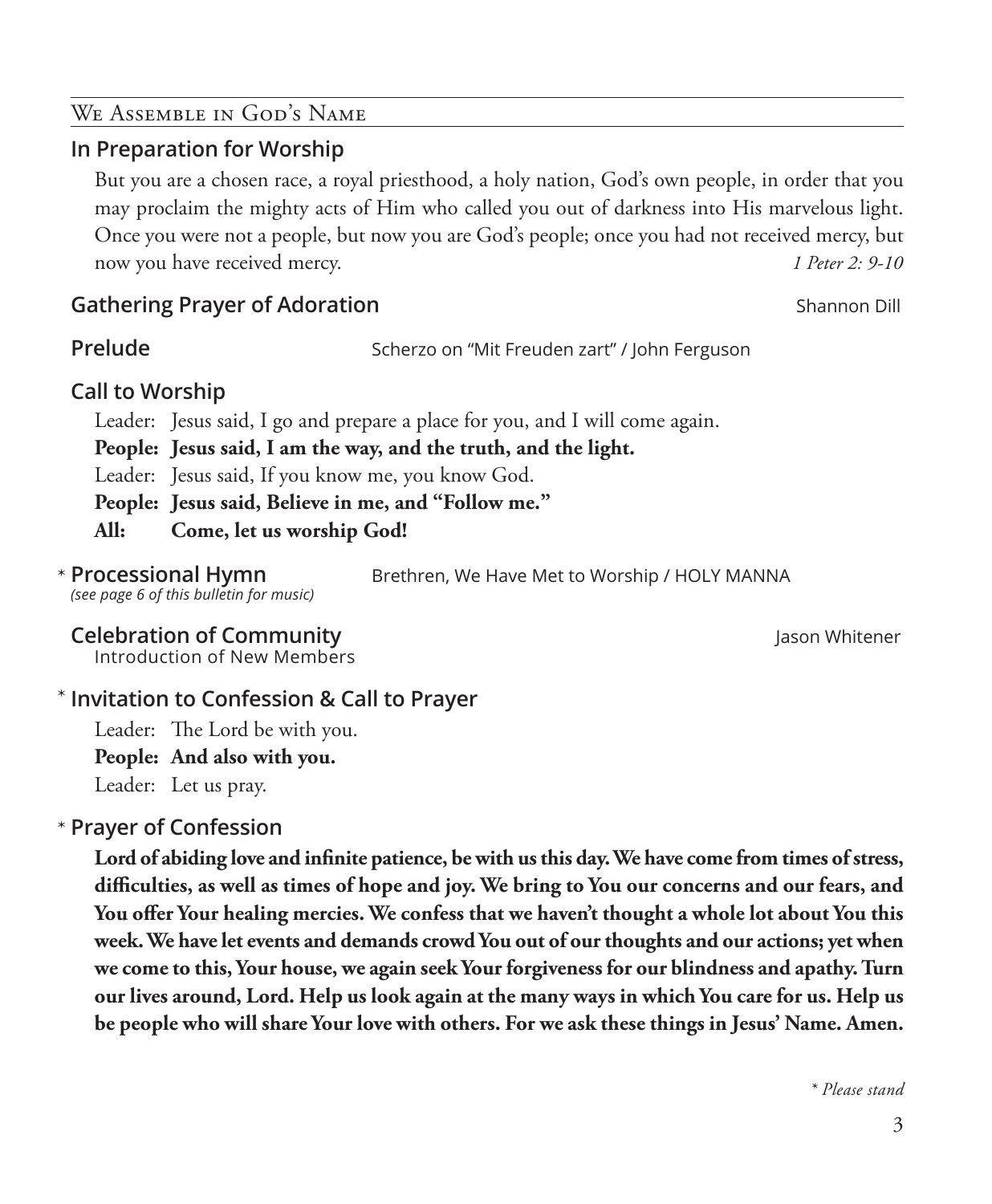### **Assurance of Forgiveness** \*

### **Gloria Patri** \*

 **Glory be to the Father, and to the Son, and to the Holy Ghost; As it was in the beginning, is now, and ever shall be, world without end. Amen. Amen.**

| WE HEAR GOD'S WORD PROCLAIMED                                                                                                                                                                                                                                                                                                                                                                            |                                                                                                           |              |  |  |
|----------------------------------------------------------------------------------------------------------------------------------------------------------------------------------------------------------------------------------------------------------------------------------------------------------------------------------------------------------------------------------------------------------|-----------------------------------------------------------------------------------------------------------|--------------|--|--|
| <b>Tell Us Our Story</b>                                                                                                                                                                                                                                                                                                                                                                                 | Children are always welcome to stay in worship. However, parents may take your child(ren) to the nursery. | Shannon Dill |  |  |
| Morning Prayer & The Lord's Prayer<br>Phil Brown<br>Our Father Who art in heaven, hallowed be Thy name. Thy kingdom come, Thy will be done,<br>on earth as it is in heaven. Give us this day our daily bread; and forgive us our debts, as we<br>forgive our debtors; and lead us not into temptation, but deliver us from evil. For Thine is the<br>kingdom and the power and the glory, forever. Amen. |                                                                                                           |              |  |  |
|                                                                                                                                                                                                                                                                                                                                                                                                          |                                                                                                           |              |  |  |
| Anthem                                                                                                                                                                                                                                                                                                                                                                                                   | They'll Know We Are Christians by Our Love / arr. Jeffrey Honoré<br><b>Festival Ringers</b>               |              |  |  |
| <b>New Testament Reading</b><br>Leader: The Word of the Lord.<br>People: Thanks be to God.                                                                                                                                                                                                                                                                                                               | John 14:1-14 / page 102                                                                                   |              |  |  |
| Sermon                                                                                                                                                                                                                                                                                                                                                                                                   | Paying Attention                                                                                          | Shannon Dill |  |  |
| WE RESPOND TO GOD'S WORD                                                                                                                                                                                                                                                                                                                                                                                 |                                                                                                           |              |  |  |

**Affirmation of Faith** from *The Brief Statement of Faith* (PCUSA) \* Affirmation of Faith

 **In life and in death we belong to God. Through the grace of our Lord Jesus Christ, the love of God, and the communion of the Holy Spirit, we trust in the one triune God, the Holy One of Israel, whom alone we worship and serve.**

 **We trust in Jesus Christ, fully human, fully God. Jesus proclaimed the reign of God: preaching good news to the poor and release to the captives, teaching by word and deed and blessing the**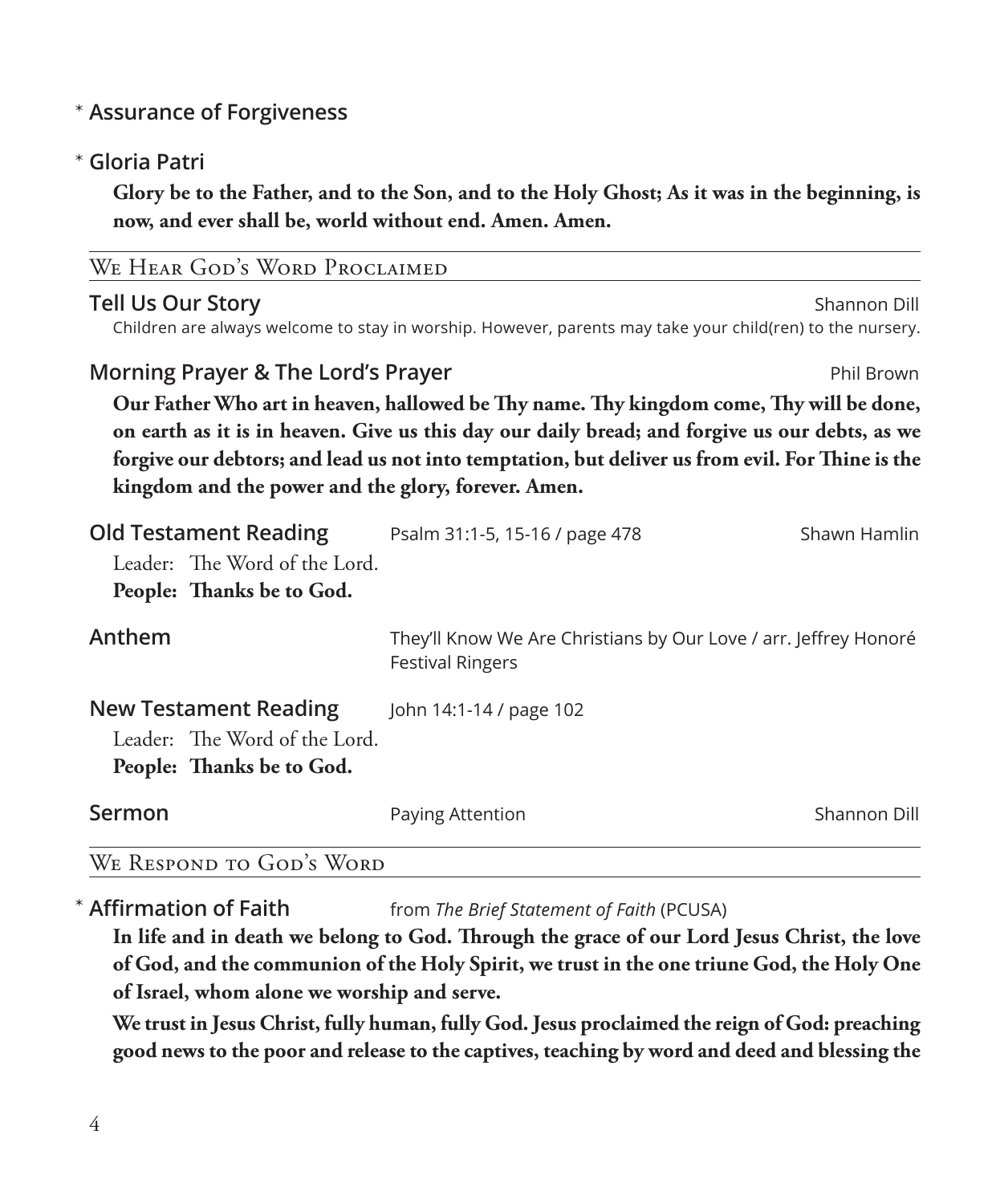**children, healing the sick and binding up the brokenhearted, eating with outcasts, forgiving sinners, and calling all to repent and believe the gospel.**

 **In gratitude to God, empowered by the Spirit, we strive to serve Christ in our daily tasks and to live holy and joyful lives, even as we watch for God's new heaven and new earth, praying, "Come, Lord Jesus!"**

 **With believers in every time and place, we rejoice that nothing in life or in death can separate us from the love of God in Christ Jesus our Lord. Glory be to the Father, and to the Son, and to the Holy Spirit. Amen**

**Offering & Offertory** Hail, Gladdening Light! / Charles Wood Chancel Choir Hail, gladdening light, of His pure glory poured, who is the immortal Father, heavenly blest. Holiest of holies Jesus Christ, our Lord. Now we are come to the sun's hour of rest, the lights of evening round us shine. We hymn the Father, Son, and Holy Spirit divine. Worthiest art Thou at all times to be sung with undefiled tongue, Son of our God, giver of life alone. Therefore, in all the world thy glories, Lord, they own. *Phos Hilaron*

### **Doxology** \*

 **Praise God, from Whom all blessings flow; Praise Him, all creatures here below; Praise Him above ye heavenly host; Praise Father, Son and Holy Ghost. Amen.**

### **Prayer of Dedication** \*

| WE GO IN GOD'S NAME |                                                 |
|---------------------|-------------------------------------------------|
| * Sending Hymn #422 | God Whose Giving Knows No Ending / BEACH SPRING |

## **Benediction** \*

\* Response

**Response** As You Leave This Place / Kelly Sloan Chancel Choir May the Lord watch over you as you leave this place. May He walk along your side every step of the way, and take care of you, be there for you as you carry His message to the world. Be ever mindful of His presence and give thanks. Amen.

### \* Postlude

**Postlude** Toccata on "Old Hundredth" / John Ferguson

WORSHIP NOTES: The Chancel Choir anthem is based on an ancient hymn originally written in Greek. It is the earliest known Christian hymn recorded outside of the Bible that is still in use today. The Benediction Response is a world premiere written by our own Kelly Sloan.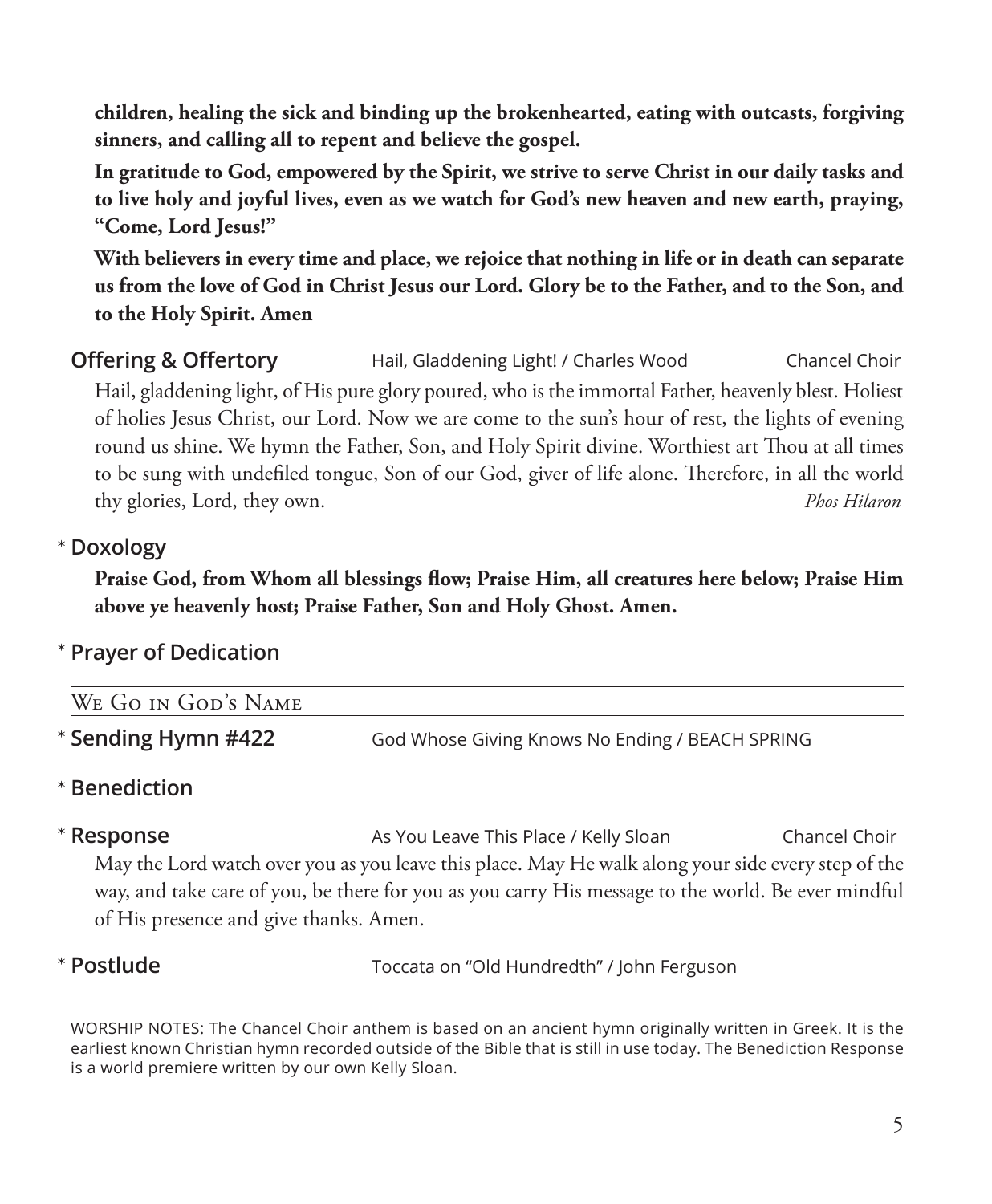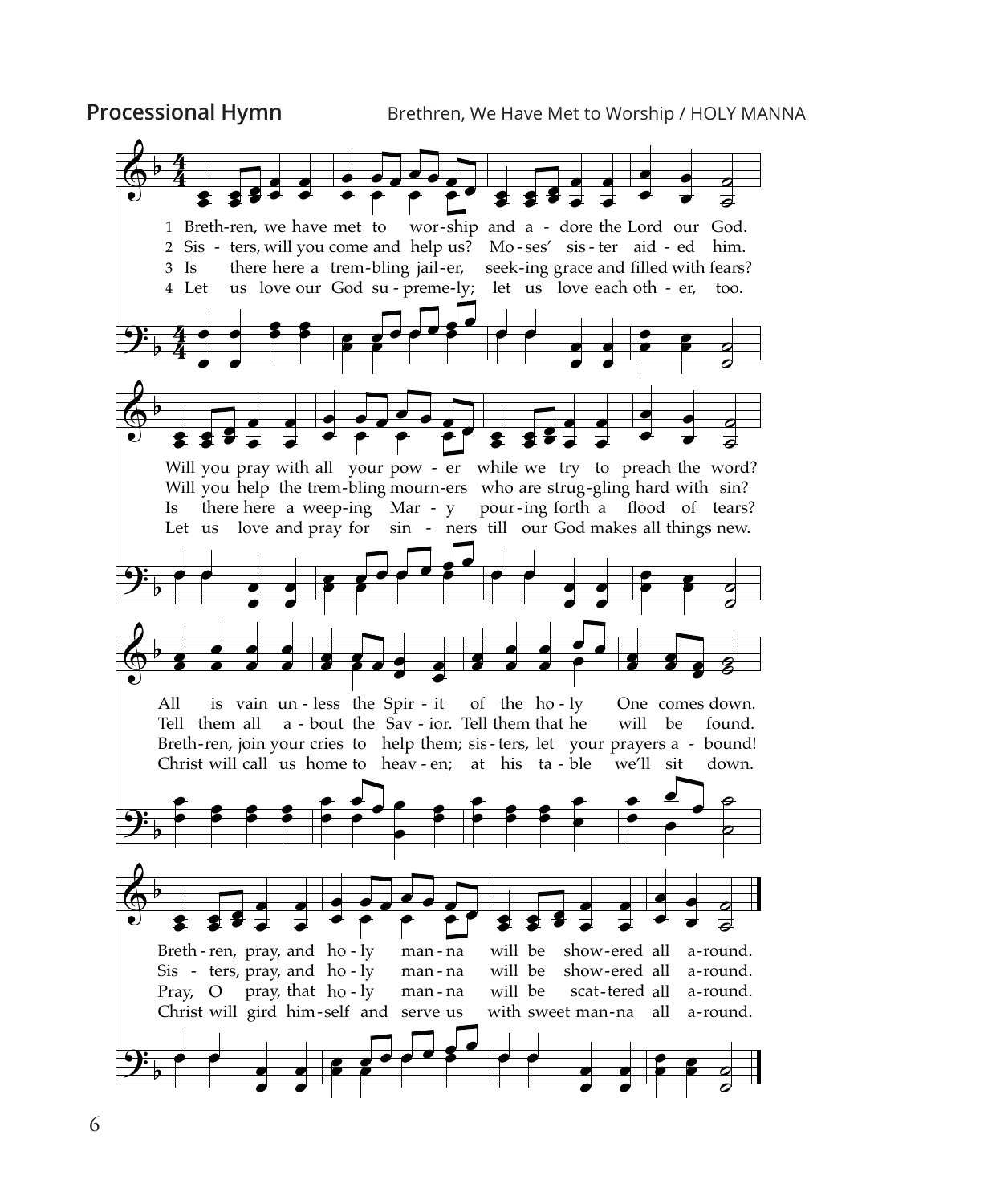Please welcome the following new members, presented during today's 11:00 Worship Service:

**Alyson Cohen** Daughter: Amanda Sandy Springs, GA 30350 Alyson.cohen@yahoo.com Home: 770-392-9536 Cell: 678-429-7268

2405 Kimbrough Court Deacon: Katherine Robeson

**Daryl & Amy Gaitan** Children: Nina and Everett 1052 Winding Branch Lane Deacon: Michelle Vail Dunwoody, GA 30338 Home: 470-219-5117 Daryl: 404-488-0151 / gaitan2@yahoo.com Amy: 404-456-8552 / amymgaitan@yahoo.com

**Robert & Sheri Mastin** Children: Davis and Molly

750 River Gate Drive Deacon: Michelle Vail Atlanta, GA 30350 Home: 470-375-6969 Robert: 423-280-6393 / rmm@boviskyle.com Sheri: 423-240-6393 / sherimastin@gmail.com

**Dale & Amy Urban** Son: Quinn

1434 Cedarhurst Drive Deacon: Katherine Robeson Dunwoody, GA 30338 Dale: 404-725-3246 / daleburban@hotmail.com Home/Amy: 404-409-2522 / amyjurban@gmail.com

**Electronic Giving Cards** have been created by the Worship and Commitment Committees for members to place in the plates during the Offering so that electronic givers can physically participate in that part of worship. The cards are available in the back of the chapel

or in the narthex of the sanctuary. St. Luke's greatly appreciates

all the members (nearly 30%) who presently give online, via pre-approved bank draft, or by credit card. This helps our finance committee with a steady income flow throughout the year. We encourage even more members to consider this option. Go to our website (www.slpres.org) and click on the "Giving" tab.

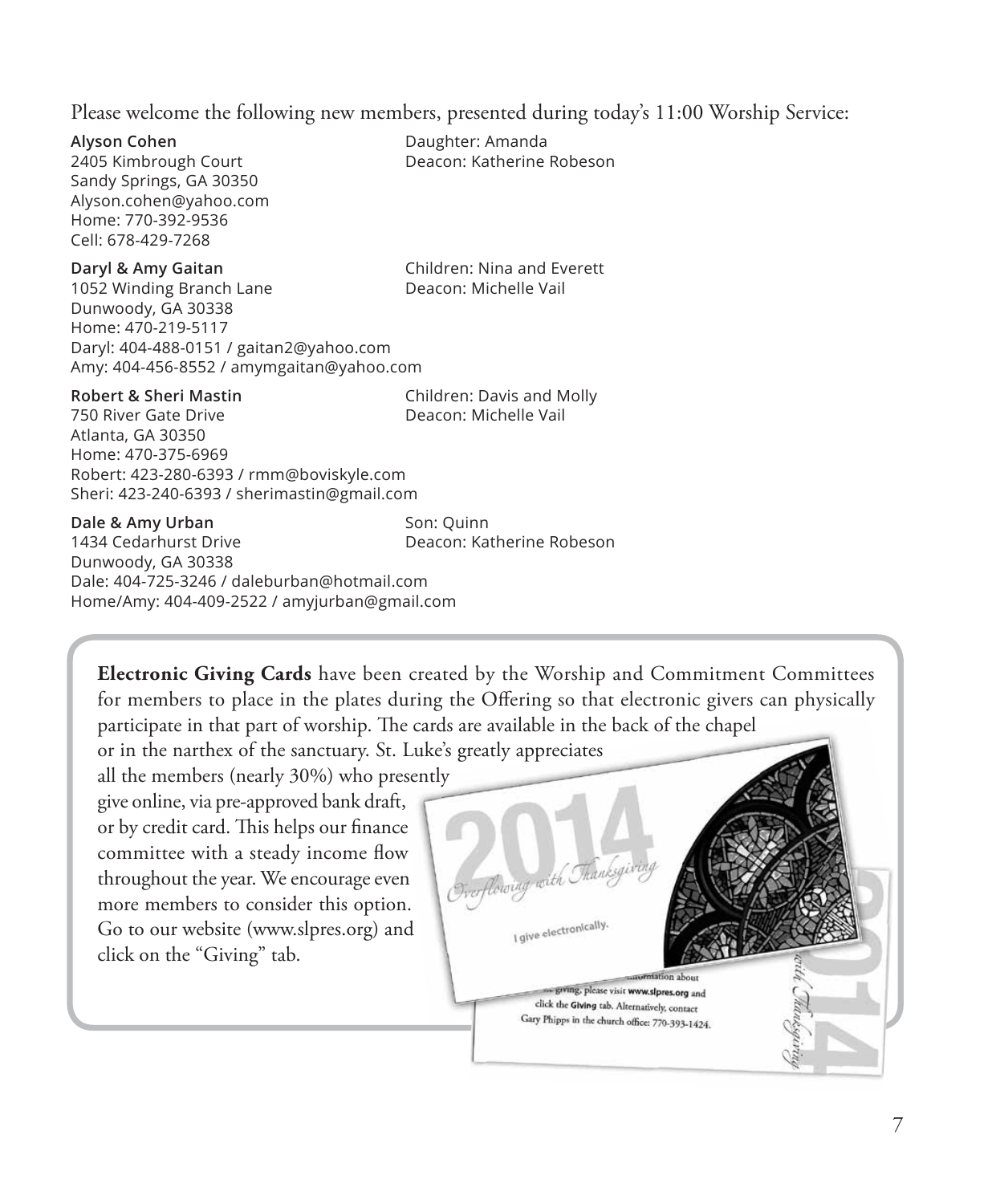### KNOW

#### **No Sunday School May 25, Memorial Day weekend.**

### **Adult Sunday School (9:30-10:30 a.m.)**

**Contact:** Shannon Dill, shannondill@slpres.org; 770-393-1424 ext. 229.

**The Story of the Bible** (Room 145, The Parlor) Each Sunday, includes a 30 min DVD lecture by Dr. Luke Timothy Johnson, followed by a class discussion.

**F.I.N.C.H** (Families in Christ, Room 203)

We're starting a new study called *Animate Bible*. It poses questions people really have, and then encourages participants to respond–answers aren't included! The seven sessions feature perspectives from Christian leaders on topics such as the canon, history, testaments, gospels, genre, interpretation, and grace.

#### **Faith Foundations** (Room 232)

We are studying the Gospel of Matthew with emphasis on the Church as an earthly manifestation of the kingdom of God.

#### **Seasons of the Spirit** (Room 231-233)

A biblically-based discussion class following the revised common Lectionary.

#### **Soul Food** (Room 235)

Finding Sustenance for Faithful Living: Fellowship, study and discussion on a range of topics related to spirituality in our lives.

**Friday Morning Men's Bible Study:** join us every Fri. for fellowship and Bible study from 6:40- 8 a.m. in the Parlor with Dave Elkins.

#### **SPLASH! Children's Ministries**

**Contact:** Catherine Anne Thomas, cathomas@ slpres.org, 770-393-1424 ext. 228.

#### **Weird Animals** June 9-12, 9:15-12:30

Our vacation bible school theme for this summer is "Weird Animals" – it's all about God's one-of-akind love, and it's going to be great! We still need helpers in a number of different areas, so if there's any way you can join our herd, please sign up online or email Liz in the church office (lizcatlett@slpres. org). **Campers and volunteers should register online: www.slpres.org.**

**Pick a Snack from our Tree!** Our Vacation Bible School leadership is requesting contributions for our "Critter Café," a learning and eating station that ties our daily snack back to the Bible Point. Our snack leaders have planted a very unusual tree in the main lobby and its branches are heavy with opportunities! Just pick a flower with the item you'd like to contribute, take it home as a reminder, and return it with your item by Sun., June 1. Thank you for feeding our "Weird Animals"!

### **Youth Connection (SLYC)**

**Contact:** Phil Brown, philbrown@slpres.org; 770-393-1424 ext. 238.

**May 18, May 25**: No youth group.

**May 18** Summer Trip meetings: 1:30-2:30 Mt. T.O.P. 2:30-3:30 Massanetta Springs 3:30-4:30 Montreat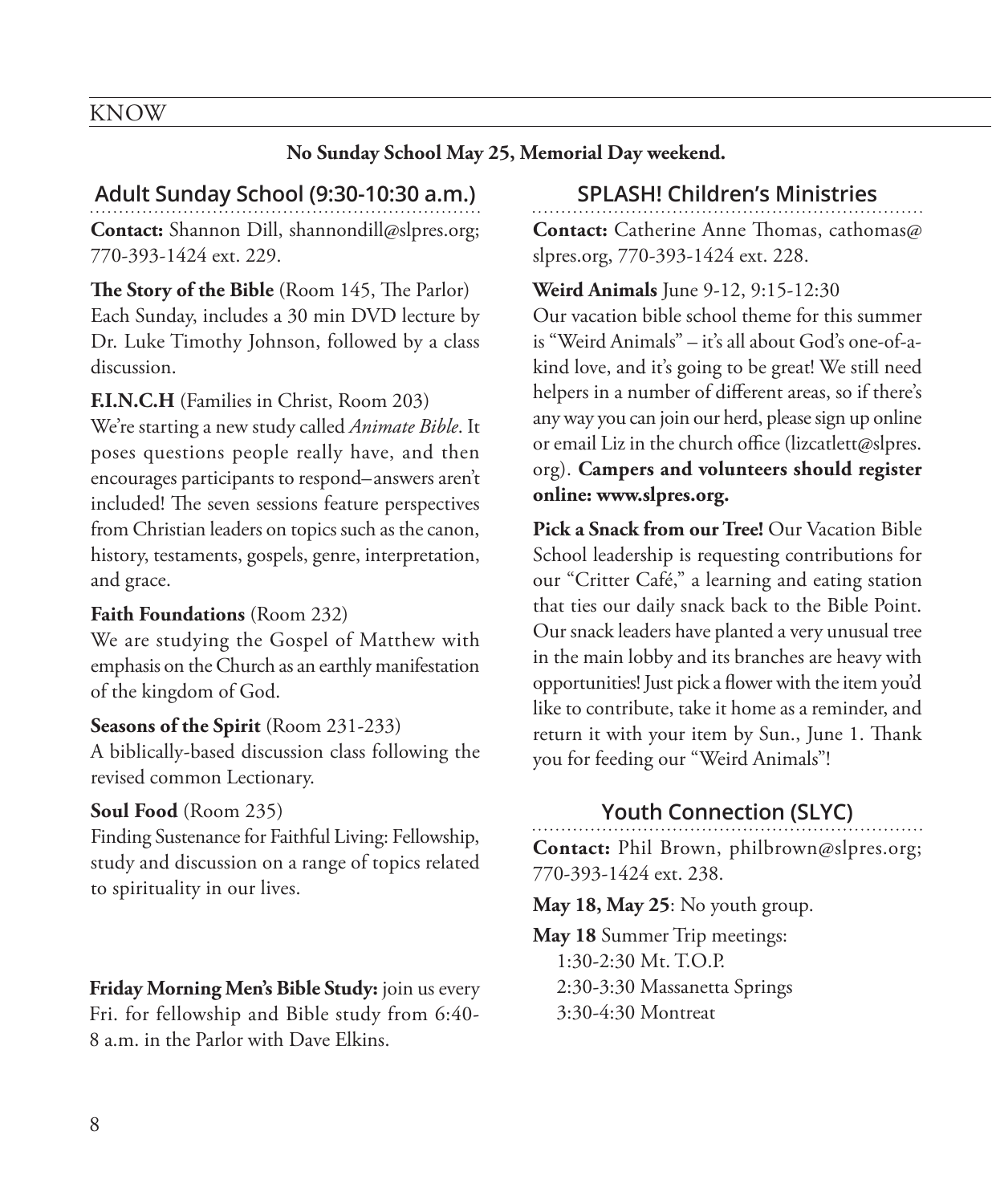### **From the Choir Loft**

**Contact:** Clair Maxwell (clairmaxwell@slpres.org or 770-393-1424 ext. 227).

**Open Choir Sundays:** The Chancel Choir invites you to join us as we sing our final weeks before the summer months. Come to warm up at 10:30 a.m. in the choir room and sing for the 11:00 service on the following Sun. No experience is required to sit in the best seats in the house!

May 25: Blest Are They / David Haas June 1: If You Search with All Your Heart / Craig Courtney June 8: Love Divine / arr. Warren Angell

**Summer Music Sundays:** We are now scheduling music for our summer worship services when the choirs are not singing. Music is needed at both the 8:30 and 11 a.m. services, and all singers and instrumentalists are welcome and appreciated! If you play an instrument in a band or orchestra, take lessons, or can't sing with the choirs during the year, this is your chance to share your gifts with the congregation. Dates are Jun. 15-Aug. 10.

**Pipe Organ Rebuilding:** We are very excited that our sanctuary organ is undergoing a significant rebuilding this summer, thanks to your financial support of the *Foundation for the Future* campaign. Robert Coulter Organbuilders of Atl. has developed an exciting (yet cost effective) design, including a complete renovation of the organ console from analog to digital. This will greatly enhance our sanctuary worship and ensure that our fine instrument continues playing well into the future. Stop by the organ and talk to Clair about the details any Sun. after 11:00 worship.

### SERVE

### **Summer Missions**

**May 25-July 6** (any Sat.-Sat.) **• Guatemala** Join a mission trip this summer with our partners at AIR-Guatemala. Individuals over 18 are welcome. For more info, contact Anne Hallum at ahallum@ stetson.edu. Anne and AIR staff members will meet you at the airport and handle every detail of an unforgettable week!

### **June 14-21 • Merida, Mexico**

A new partnership with Acción Ministries (friendsofaccion.org)! We need a team of 20 people who are very flexible and willing to shape our involvement with Acción for this first trip. Our mission will primarily be house building. Please contact Shannon Dill (shannondill@slpres.org) if you are interested in learning more!

### **July 17-19 • Clinton, SC**

St. Luke's is planning another Summer Mission Trip to Thornwell Home for Children (www. thornwell.org) in Clinton, SC. This is a great way to serve, learn and grow in faith without going too far from home. All ages are welcome and there is a variety of work to do. Missionaries are responsible for a registration fee, two nights at a hotel and some meals; the total cost per person should not exceed \$200. Participating youth will have most of their expenses covered by Tartan Trot proceeds. Contact Mary Martin: mary.martin@ nsn.com, 404-345-8597.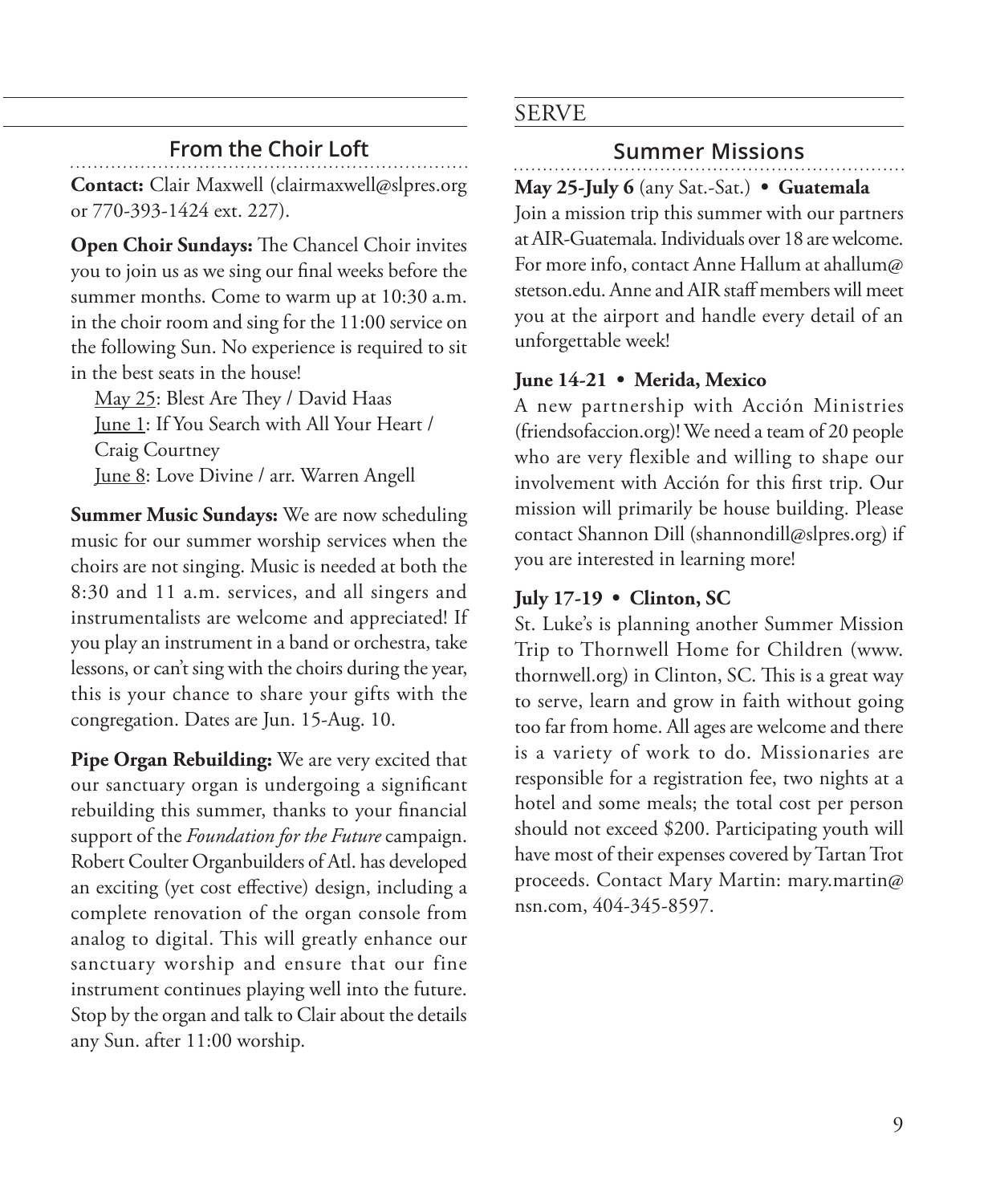### SERVE

**Helping Hands:** Could you use your time and talent to assist someone in the congregation? This ministry matches short term needs (like setting up a computer, driving a member to an appointment, helping change light bulbs) with available resources. If you can help, contact Billy Martin: billybeer214@ yahoo.com / 770-441-0373. If you need the Helping Hands team, contact your Deacon.

**Serve your church with your smile!** There is a need for those willing to serve as ushers or greeters: Greeters greet members and guests as they come in through the lobby and narthex. (This is a great thing to do as a family!) Sign up to be a greeter at http://bit.ly/slpcgreet2.

Ushers greet everyone, pass out bulletins, take up the offering, direct congregants during communion, and tidy up after worship.

Questions? Contact John Tienken, 770-394-1104, tienkenj@gmail.com.

**Prayer Ministry:** Our St. Luke's Prayer Ministry Team is involved in intercessory prayer (praying on behalf of others). If you would like to become a part of the Prayer Ministry Team, contact Paula Barbin, barbin@fulton.K12.ga.us or 678-297-9877.

**Volunteers Needed to Provide Dinner:** Interfaith Outreach Home (IOH) provides transitional housing for homeless families; St. Luke's provides and delivers a meal once a month. Reimbursement is budgeted. If your family or group can provide and serve a meal, please put your name on the sign-up sheet on the lobby bulletin board or contact Al Bridges at 770-394-6581.

**Get together for breakfast** here at St. Luke's every Sunday morning and welcome folks as they arrive. If you and your friends could furnish a continental breakfast, we will be glad to reimburse you. Please sign up on http://bit.ly/slpcbrkfst or contact Jay Burton, jburton@mfllaw.com.

**A new ministry:** St. Luke's is a loving and caring church that feels like home to those who participate in the many ministries and programs offered here. However, there are times when a member may become less active at church, and then they find it difficult to reengage. Whatever the circumstances, we want everyone to know that the door is always open! Please contact Shannon Dill (shannondill@ slpres.org) or Jim Giesler (jfgielser@comcast.net) to be included in the training program for this new ministry.

**Looking for a great way to serve your church family?** St. Luke's Meal Ministry provides meals for families or individuals who are recovering from a recent surgery or illness, suffering from the loss of a loved one, or celebrating the birth or adoption of a new baby. If you are interested in delivering a meal to a congregation member or would like more information, please contact Krissy Williams at bkcook71@yahoo.com.

**Share a Dinner:** St. Luke's provides dinner on the fourth Sunday of the month for 26 homeless men at Journey Night Shelter (formerly Druid Hills). Please sign up on the lobby bulletin board or call Al Bridges at 770-394-6581. **Volunteers are still needed for June 27 and July 27.**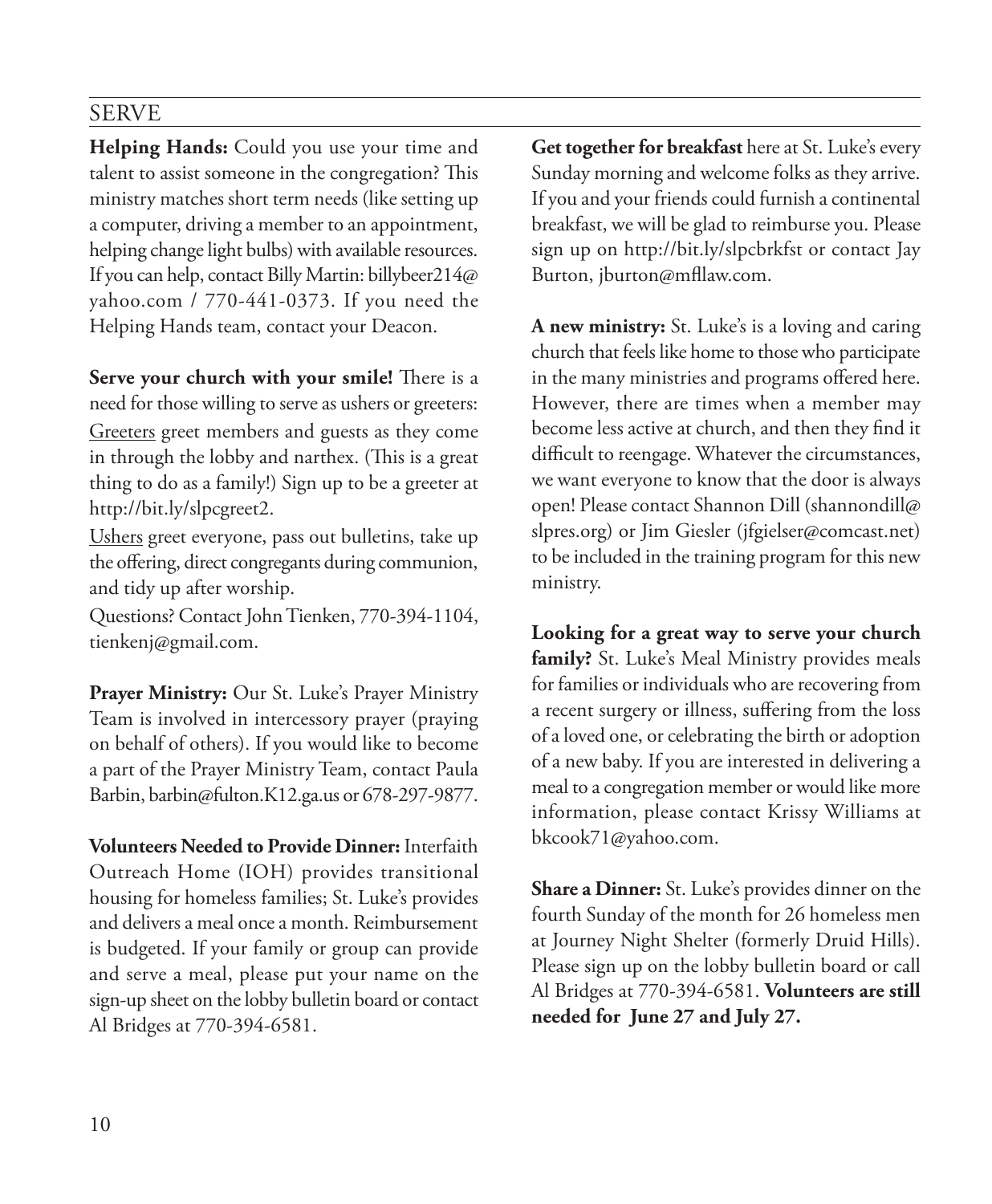#### SHARE

**Marriage Enrichment Group (MEG)** meets tonight, **May 18**, from 5-6:30 p.m. in the FINCH Room (203). Join us for a summer cookout on Aug. 10th – watch for more details. Monthly meetings resume in Sep. Contact Kimey and Mark Reed: kimeyreed@gmail.com or 404-441-8614.

**You can give flowers** for a Sunday worship service in memory or in honor of someone or for a special event. Sign up on the main lobby bulletin board; cost is \$80. Questions? Call Celeste Fischer, 404- 434-8099 or Faye Cashwell, 770-409-1960.

**OWLS (Older, Wiser, Loving Seniors):** Join us on Tues., May 27 at 11:30 a.m. for lunch and fun! *Sentimental Journey*, an acapella barbershop quartet, will provide us with music and entertainment to make us smile and relive those good memories. See you there!

#### **St. Luke's Prayer Room**

After each worship service, a specially-trained Stephen Minister is available in the prayer room opposite the Chapel to meet with any adult in need of a listening ear. Our team of 17 leaders and ministers share this opportunity. While the Stephen Ministry team feels a very strong bond with this valued piece of "real estate," by no means does it belong only to us! Have you ever considered using the prayer room when you seek time for personal reflection or prayer? In the room you will find carefully selected reading materials, many to take with you. The beautifully lit stained glass promotes a peaceful feeling you might not find elsewhere. While it is exciting to see large groups gathering at St. Luke's for the many programs we offer, how wonderful there is also this space to meet individual needs. We encourage you to seek out this private place for your personal use.

### **Summer Camp Preview!**

Join us this Summer as we explore new adventures while continuing our traditions!

**May 27 - May 30**  Down Under: Adventures in Australia *from Camp Little Saints*

**June 2 - June 5**  Adventures in Art *from Camp Little Saints*

**June 9 - June 12**  Weird Animals Vacation Bible School

**July 28 - August 2**  Act Up! and the Missoula Children's Theatre Camp presents "The Pied Piper"

Visit our website, www.slpres.org for more information on the above camps.

**June 15 - June 20:** Expressions in Motion Dance & Arts Camps (eimdance.com/summer\_camp)

**SporTots** at St. Luke's for the following weeks (sportots.com/slpres):<br>= 10 - 21 - 10 - 10 - 10 - 10 - $I$ une 30 -  $I$ uly 2

| $\mu$ me $\sigma$ $\mu$ |
|-------------------------|
| July 14 - 18            |
| August 11 - 15          |
| August 25 - 28          |
|                         |

Also, check out the Summer Camp schedule for Calvin Center at www.calvincenter.org.